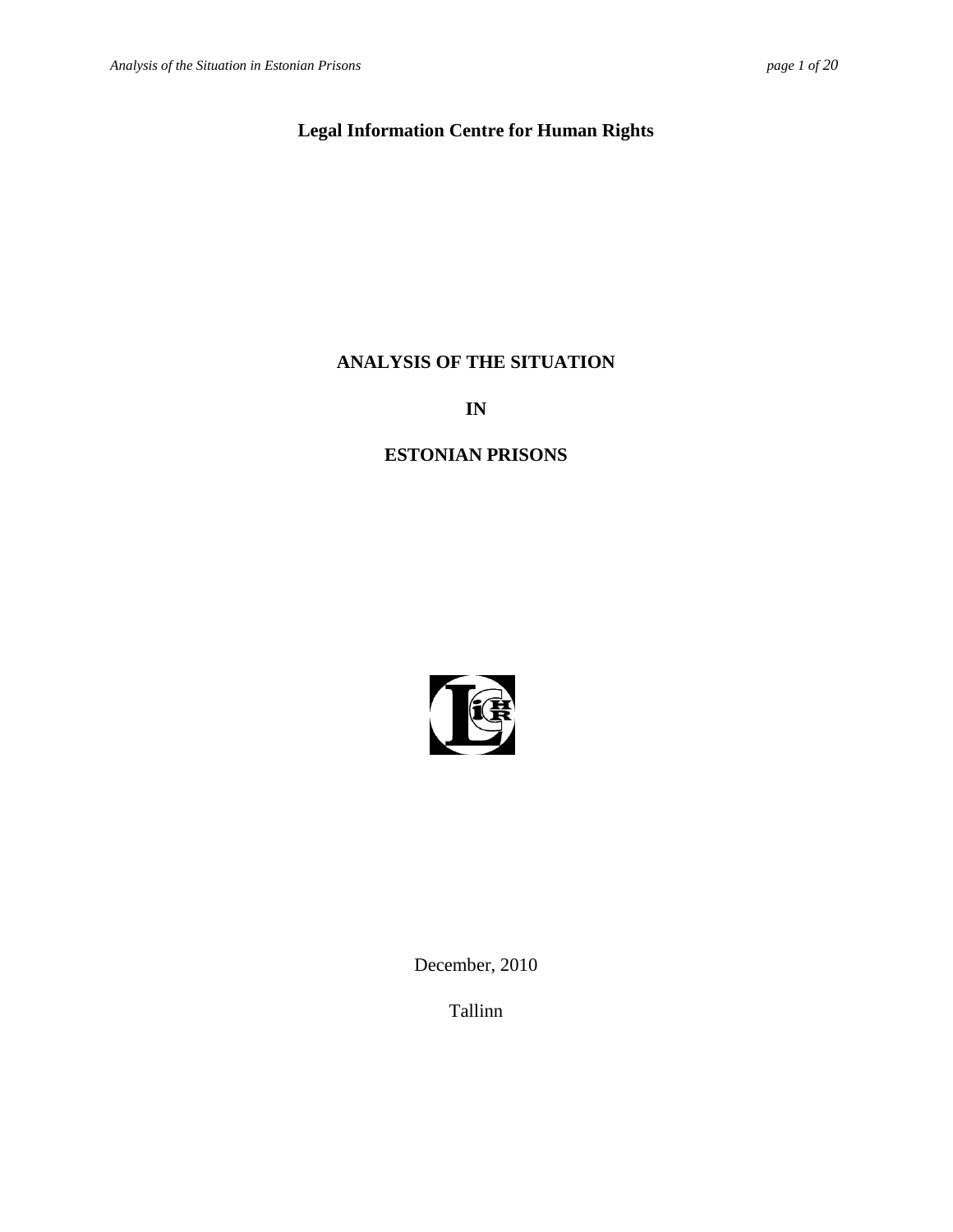# <span id="page-1-0"></span>**Introduction**

Since 2009 the Legal Information Centre for Human Rights (hereafter referred to as the LICHR) has received 155 letters from prisoners of all five Estonian prisons. In their requests to the LICHR prisoners are seeking information concerning their rights. They asked about their opportunities to contact international bodies and the prospects of any of their requests. They asked the LICHR to evaluate the legitimacy of actions of prisons officials. They also informed the LICHR about various violations of the law on the part of prisons' administration, and the poor conditions of detention.

They asked about their opportunities to address international bodies and the prospects of these requests

Statistical information on the letters received by the Legal Information Centre for Human Rights contained in the annex.

From the statements of prisoners it is possible to identify the main and typical problems existing in a prison, and which of them, therefore, need to be brought to the attention of the prison administration and the Chancellor of Justice.

Despite the fact that the need for this analysis arose indirectly, this report is intended to formulate and provide guidelines for the activities of the Legal Information Center for Human Rights in 2010-2012. The objective is to protect the rights of prisoners, as well as to identify possible actions to enhance the legal awareness among prisoners and their relatives.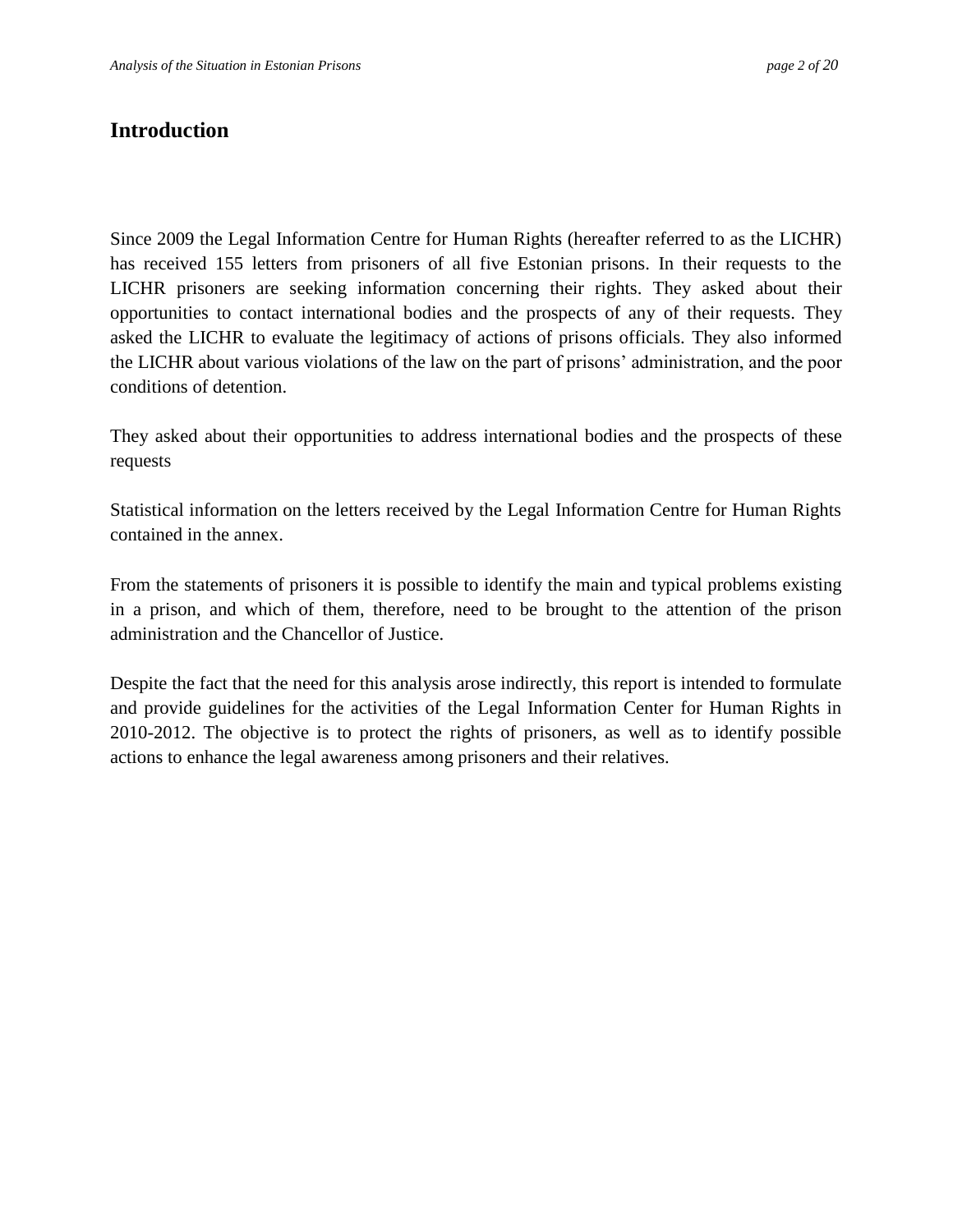# <span id="page-2-0"></span>**Content**

| Table 1. Number of letters received by the Legal Information Centre for Human Rights in |  |
|-----------------------------------------------------------------------------------------|--|
|                                                                                         |  |
|                                                                                         |  |
|                                                                                         |  |
|                                                                                         |  |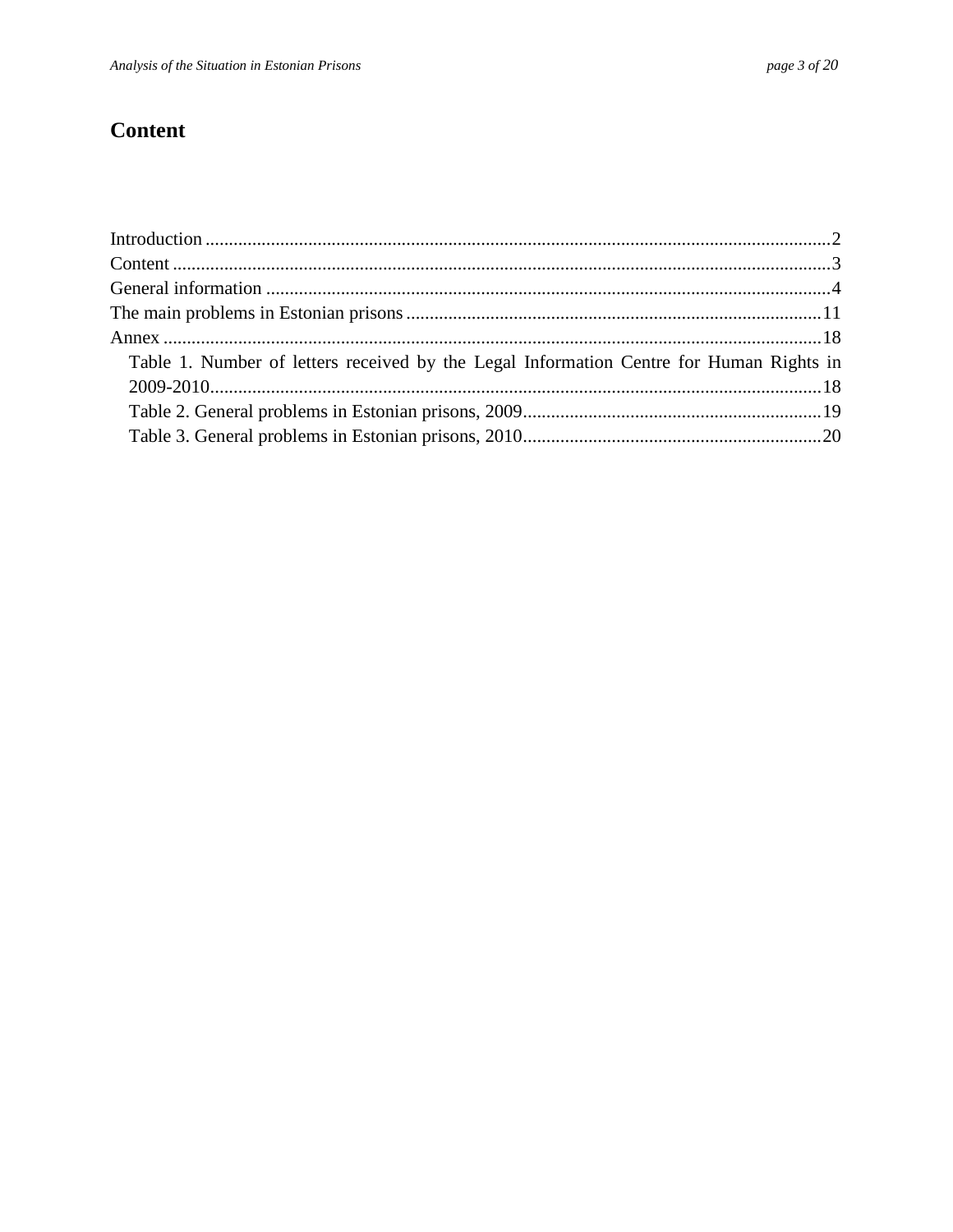# <span id="page-3-0"></span>**General information**

#### *Demographic situation and prison statistic information*

As of 1 January 2010 there were 1,340,127 inhabitants in Estonia. Ethnic Estonians make up 68.8% and ethnic Russians 25.6% of the population. Other relatively big ethnic groups were Ukrainians, Byelorussians and  $Finns<sup>1</sup>$ . At the beginning of 2009 there were 110,315 "people with undefined citizenship" in Estonia, i.e. stateless former Soviet citizens. Their number has declined by 5,502 by the end of the year. At the beginning of 2009 there were 96,690 citizens of Russia residing in Estonia. Their number had increased by 1 411 by the end of the year<sup>2</sup>.

At the end of 2009 there were 3,555 prisoners in Estonia (2,719 of them were sentenced and 836 were under arrest). This number does not included prisoners which were held in detention houses $3$ .

#### *Estonian Penitential System*

 $\overline{a}$ 

The beginning of prison reform in 2005 has brought significant changes. In 2003 Estonia transferred the authority for serving a sentence to the Ministry of Justice. Currently, the Penal Code provides 387 compounds of offenses, as well as 889 in special laws<sup>4</sup>. In 2010 the special analysis found some evidence of over-criminalization in Estonia<sup>5</sup>.

Estonia is a Member State of the Council of Europe and has ratified the European Convention for the Prevention of Torture and Inhuman or Degrading Treatment or Punishment. Within the framework of the Convention operates the eponymous European Committee (Committee for the Prevention of Torture – CPT), which carries out its regular and special visits to all Member States to verify the situation of all the convicts of the state institutions and prisons and the compliance

<sup>&</sup>lt;sup>1</sup> Statistics Estonia, at[: http://pub.stat.ee/px](http://pub.stat.ee/px-web.2001/I_Databas/Population/01Population_indicators_and_composition/04Population_figure_and_composition/04)web.2001/L\_Databas/Population/01Population\_indicators\_and\_composition/04Population\_figure\_and\_composition/0

[<sup>4</sup>](http://pub.stat.ee/px-web.2001/I_Databas/Population/01Population_indicators_and_composition/04Population_figure_and_composition/04) Population\_figure\_and\_composition.asp (20.12.2010).

<sup>&</sup>lt;sup>2</sup> Police and Border Guard Board, letter of 25 January 2010 г. № 1.3-11/2820. Data on people who reside in Estonia legally (valid residence permits or valid rights of residence).

<sup>&</sup>lt;sup>3</sup> Justiitsministeerium, Kuritegevus Eestis 2009 (Criminality in Estonia in 2009), Kriminaalpoliitika uuringud 12, Tallinn, 2010, p.83, at

<http://www.just.ee/orb.aw/class=file/action=preview/id=52485/12.+Kuritegevus+Eestis+2009.pdf> (20.12.2010).

<sup>4</sup> Timo Reinthal, Ülekriminaliseerimine: Analüüs (Over-criminalization: Analysis), Riigikohus, Tartu, 2010, p. 6, at http://www.riigikohus.ee/vfs/992/2010\_Lisa%202%20%28Ulekriminaliseerimine\_analuus%29.pdf (20.12.2010). 5 Ibid, p. 15.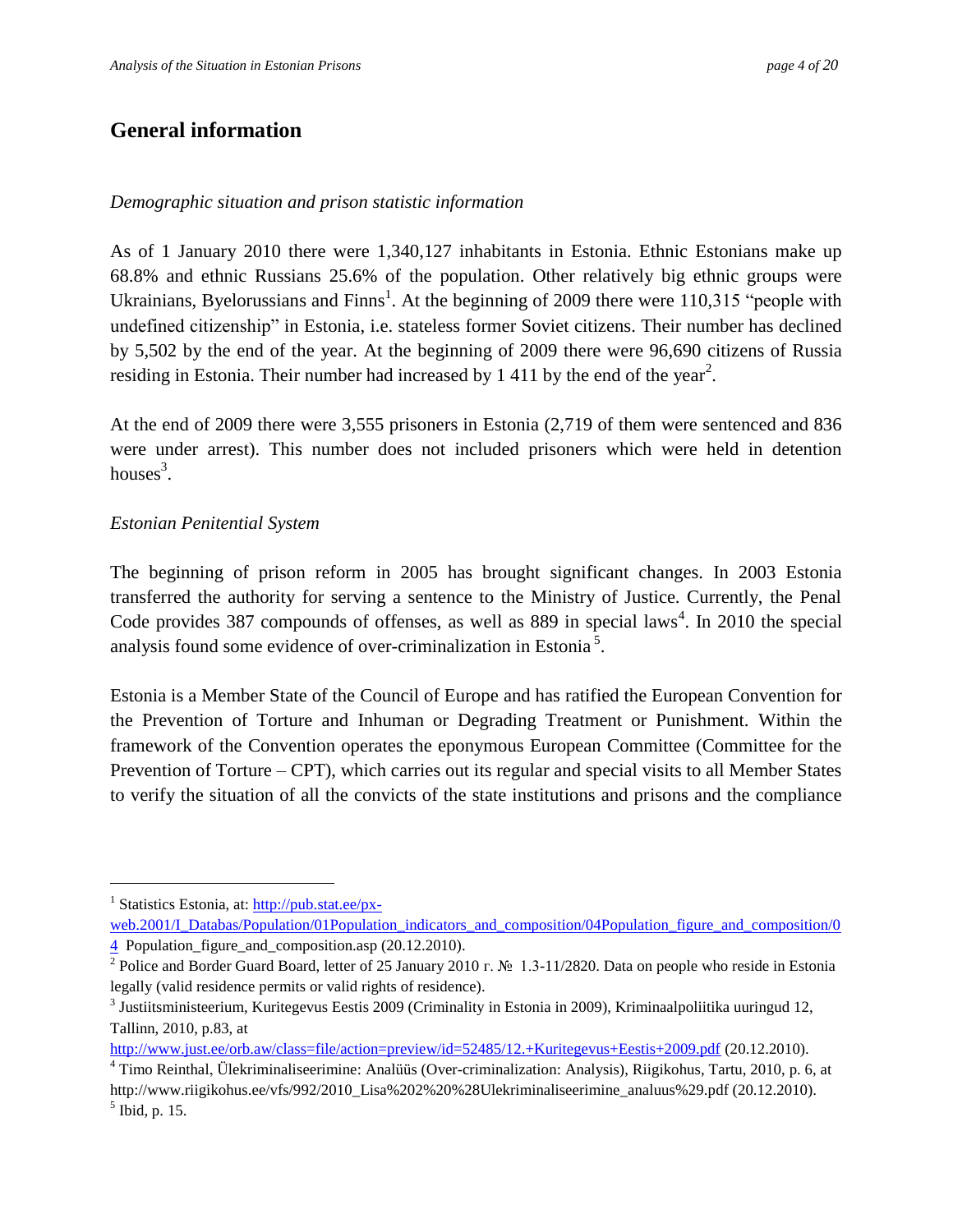of their conditions and treatment within the Convention6. The CPT visited Estonia four times – in 1997, 1999, 2003 and 2007. The latest document contains the report from the 2003 visit<sup>7</sup>.

#### *Prison system*

The objective of application of imprisonment is to help prisoners lead a law-abiding life and to defend public order.<sup>8</sup>. Application of imprisonment is organized in two types of prison: closed or open.

*Closed (maximum security) prison -* Surrounded by walls or other barrier, where it is possible to constantly supervise the inmates. For placing prisoners in a closed cell, allowing the permanent visual or electronic surveillance of the prisoners<sup>9</sup>.

*Open prison -* A prison, whose territory is marked by clearly visible signs. Accommodation for prisoners is in residential buildings with rooms.<sup>10</sup> During waking hours prisoners are allowed to move freely within the prison. With the permission of the prison service, prisoners may, in connection with education, employment or the provision of health services, also go outside the open type prison $11$ .

#### **This report will not be considering open prisons.**

#### *Legislative framework*

The main legislation acts in the area of prison management are:

- Constitution of the Republic of Estonia.
- Imprisonment Act, which establishes the order and organization of the execution of imprisonment, arrest, detention and detention after serving sentence, as well as the concept of the prison service and prison officer service and their condition (14 June, 2000).
- Regulation of the Minister of Justice on the Internal Rules of the prison ( $\mathbb{N}^2$ , 30 November, 2000).
- Internal Prisons Rules.

Among various international instruments the most important for prisoners are the following documents:

<sup>&</sup>lt;sup>6</sup> Information of the Ministry of Justice (Prison Department) at:  $\frac{http://www.vangla.ee/11926}{20.12.2010}$  $\frac{http://www.vangla.ee/11926}{20.12.2010}$  $\frac{http://www.vangla.ee/11926}{20.12.2010}$ .

<sup>7</sup> Website of the European Committee for the Prevention of Torture and Inhuman or Degrading Treatment or Punishment at<http://www.cpt.coe.int/en/states/est.htm> (20.12.2010).

<sup>8</sup> Imprisonment Act, p.1 art. 6.

<sup>&</sup>lt;sup>9</sup> Imprisonment Act, art. 7.

<sup>&</sup>lt;sup>10</sup> Imprisonment Act, art.9.

 $11$  Imprisonment Act, art. 10.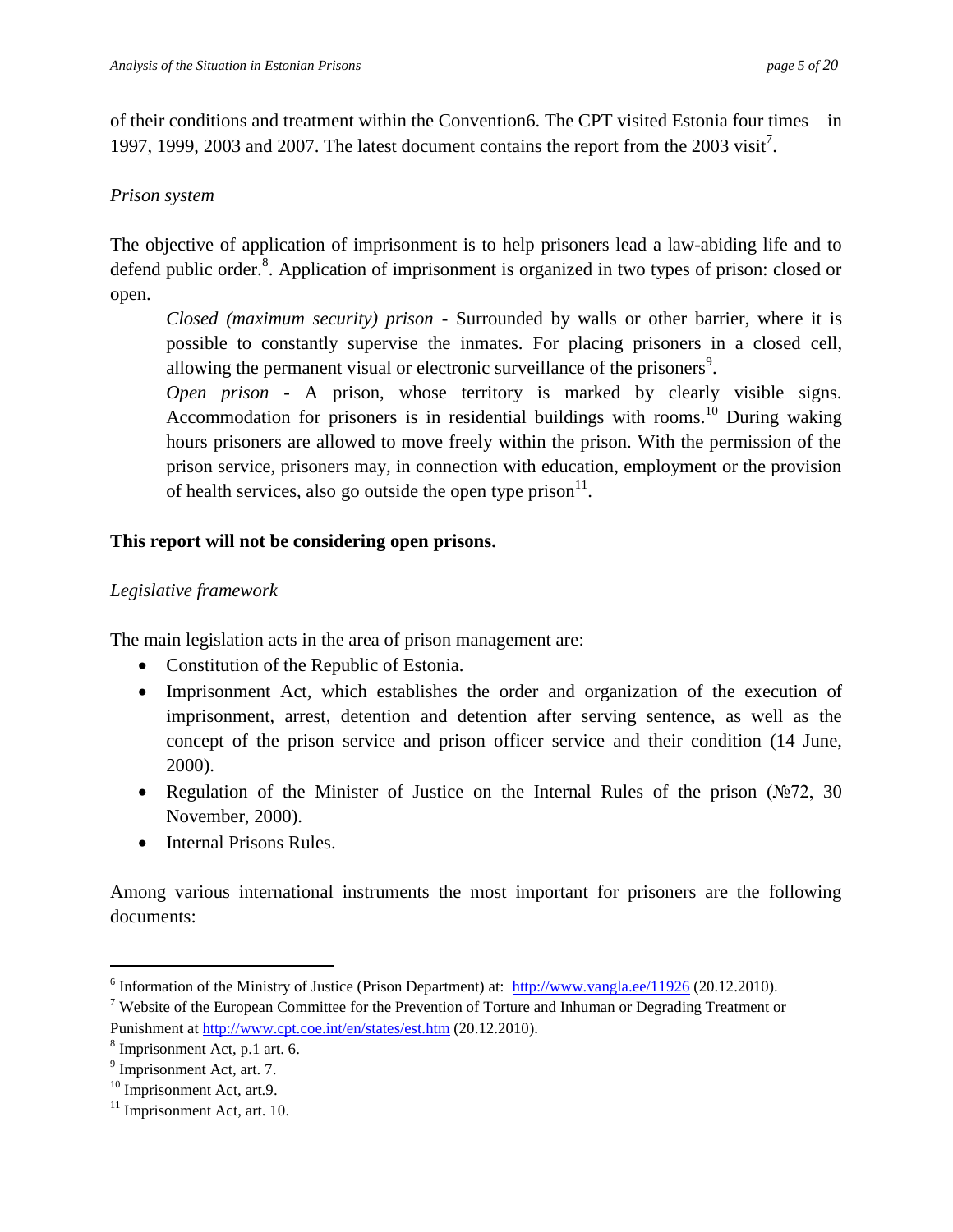- European Convention on Human Rights (1950);
- European Convention for the Prevention of Torture and Inhuman or Degrading Treatment or Punishment (1987);
- The European Prison Rules (2006), which, however, are not legally binding. This is a compilation of recommendations adopted by the Committee of Ministers of the Council of Europe for governments that are members of the Council of Europe. These rules establish minimum standards for prison staff, prisoners and persons subjected to preventive detention.

The issue of application of international principles and norms by judicial and executive power is not clear. Ratified international acts are slowly transposed into Estonian national legislation. However, law enforcers do not always act in accordance with generally accepted human rights standards and do not always refer to international law when making their decisions. Of course, this does not mean that there are no positive practices, but unfortunately they are not widespread. Such positive practices are not systemic and they still are not an inalienable characteristic of the enforcement system as a whole.

#### *General information on prisons in Estonia*

 $\overline{a}$ 

There were five prisons in Estonia by the end of 2009. All of them operate under the auspices of the Ministry of Justice.

According to the official statistics from 2009 there were 3,555 people in detention. The total number of prison places was 3,656, with the largest number of places (1,070) in Tallinn prison and slightly fewer places in Viru and Tartu Prisons. The number of prisoners in Murru prison has decreased threefold over the last five years. In late 2009 there were about 500 detainees<sup>12</sup>. In December 2010 there were less than 300 people in the Murru prison $^{13}$ .

The Department of Prisons of the Ministry of Justice is the administrative management unit of the prison system, whose main task is to organize, develop and supervise the work of prisons.

Division supervises the Deputy Chancellor of the Ministry (Prison Department). The department is divided into three services: execution of punishment, social care, and service of law and development. In addition, the department has a chief adviser, chaplain, secretary and Deputy Chancellor's assistant $14$ .

<sup>&</sup>lt;sup>12</sup> Justiitsministeerium, Kuritegevus Eestis 2009 (Criminality in Estonia in 2009), Kriminaalpoliitika uuringud 12, Tallinn, 2010, p.83.

<sup>&</sup>lt;sup>13</sup> Information from the website of the Ministry of Justice (Prisons)<http://www.vangla.ee/41291> (20.12.2010).

<sup>&</sup>lt;sup>14</sup> Information from the website of the Ministry of Justice (Prisons) <http://www.vangla.ee/43553> (20.12.2010).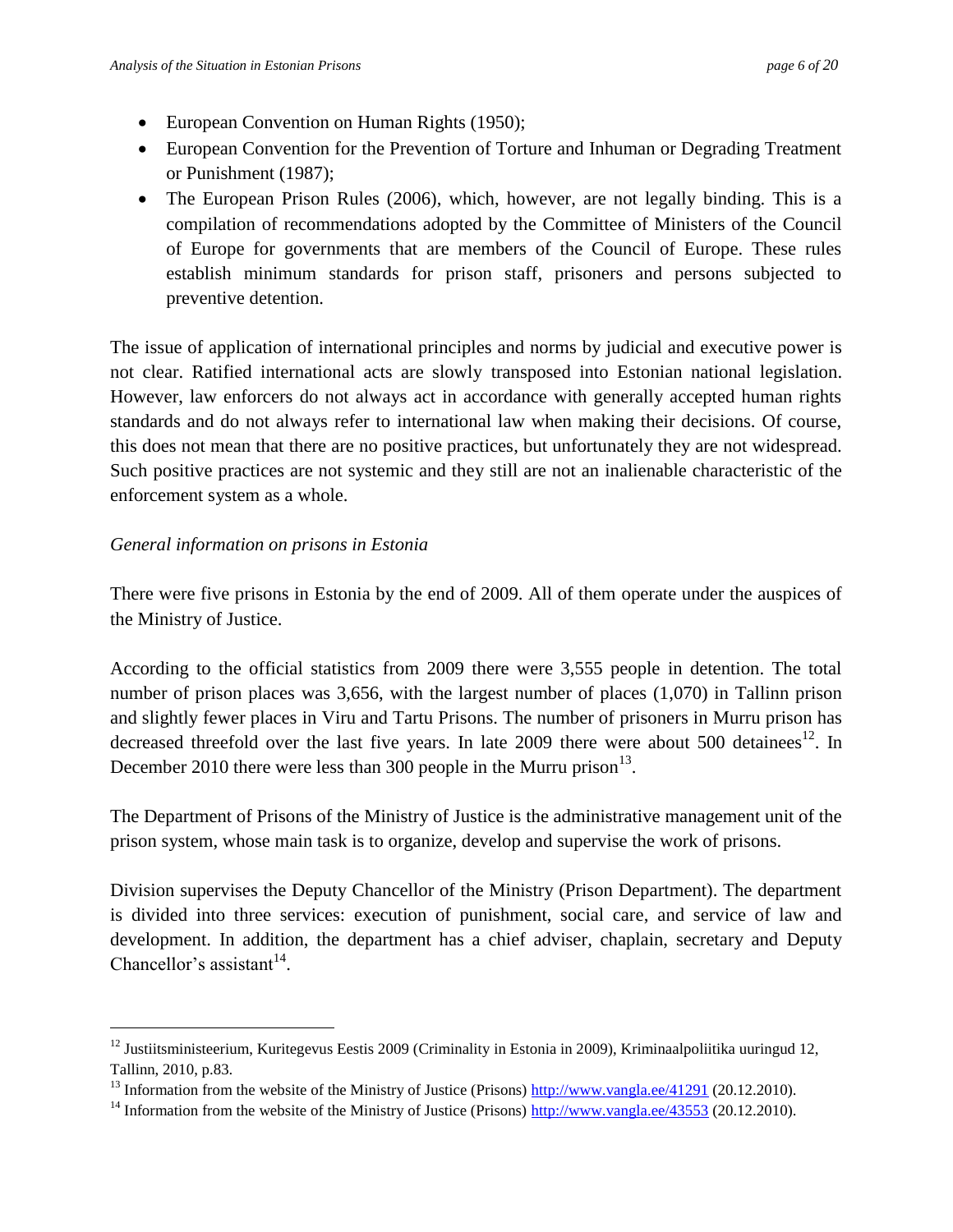#### *Viru Prison*

Construction of the prison was completed in 2008. The buildings and surrounding area of the prison cover an area of 16 hectares and are primarily guarded through an electronic security system operating along the perimeter of the prison. The prison complex comprises the prison itself and a detention centre. It can accommodate up to 1000 inmates in one- and two-person cells, a further 75 prisoners in its minimum-security wing and 150 people being held in custody in the detention centre. There are also residential quarters for 300 people under preliminary investigation. The first prisoners were jailed in Viru Prison in early April 2008<sup>15</sup>.

### *Tallinn Prison*

Tallinn Prison is located on the site of a prisoner-of-war camp that operated between 1944 and 1949. From 1950 to 1960 (during the Soviet era) stone buildings were constructed at the facility, including two industrial buildings, which were renovated and remodelled in the 1990s as preliminary investigation units. Tallinn Prison incorporates the former Maardu Prison, whose premises now house Tallinn Prison's health department. Inmates from all prisons who require inpatient medical care are treated here<sup>16</sup>.

## *Tartu Prison*

There are 479 cells in the prison, with each cell measuring approximately 10 m2. The number of places in prison is 924. The department organises the transport of prisoners under armed guard between detention centres and prisons all over the country. In-patient psychiatric services have been offered in Tartu Prison's medical department since 2005<sup>17</sup>.

### *Murru Prison*

Murru Prison is located in the village of Rummu in Vasalemma municipality in Harju County. Employment at the prison is coordinated by AS Eesti Vanglatööstus. Four companies currently operate on the prison premises<sup>18</sup>. In connection with the reconstruction plan of the prison in 2010 prisoners are transferred to other Estonian prisons.

### *Harku Prison*

 $\overline{a}$ 

Harku Prison is located on the outskirts of Tallinn (around 12 kilometres from the city centre) on 8.3 hectares of land on the eastern side of Harku village. Harku Prison differs from other Estonian prisons not only in terms of the sex of its inmates, but also in terms of the fact that children up to the age of 4 can stay here with their mothers – in a separate department especially

<sup>&</sup>lt;sup>15</sup> Information from the website of the Ministry of Justice (Prisons) <http://www.vangla.ee/43555> (20.12.2010).

<sup>&</sup>lt;sup>16</sup> Information from the website of the Ministry of Justice (Prisons)<http://www.vangla.ee/43561> (20.12.2010).

<sup>&</sup>lt;sup>17</sup> Information from the website of the Ministry of Justice (Prisons)  $\frac{http://www.vangla.ee/43563}{http://www.vangla.ee/43563}$  $\frac{http://www.vangla.ee/43563}{http://www.vangla.ee/43563}$  $\frac{http://www.vangla.ee/43563}{http://www.vangla.ee/43563}$  (20.12.2010).

<sup>&</sup>lt;sup>18</sup> Information from the website of the Ministry of Justice (Prisons)<http://www.vangla.ee/43559> (20.12.2010).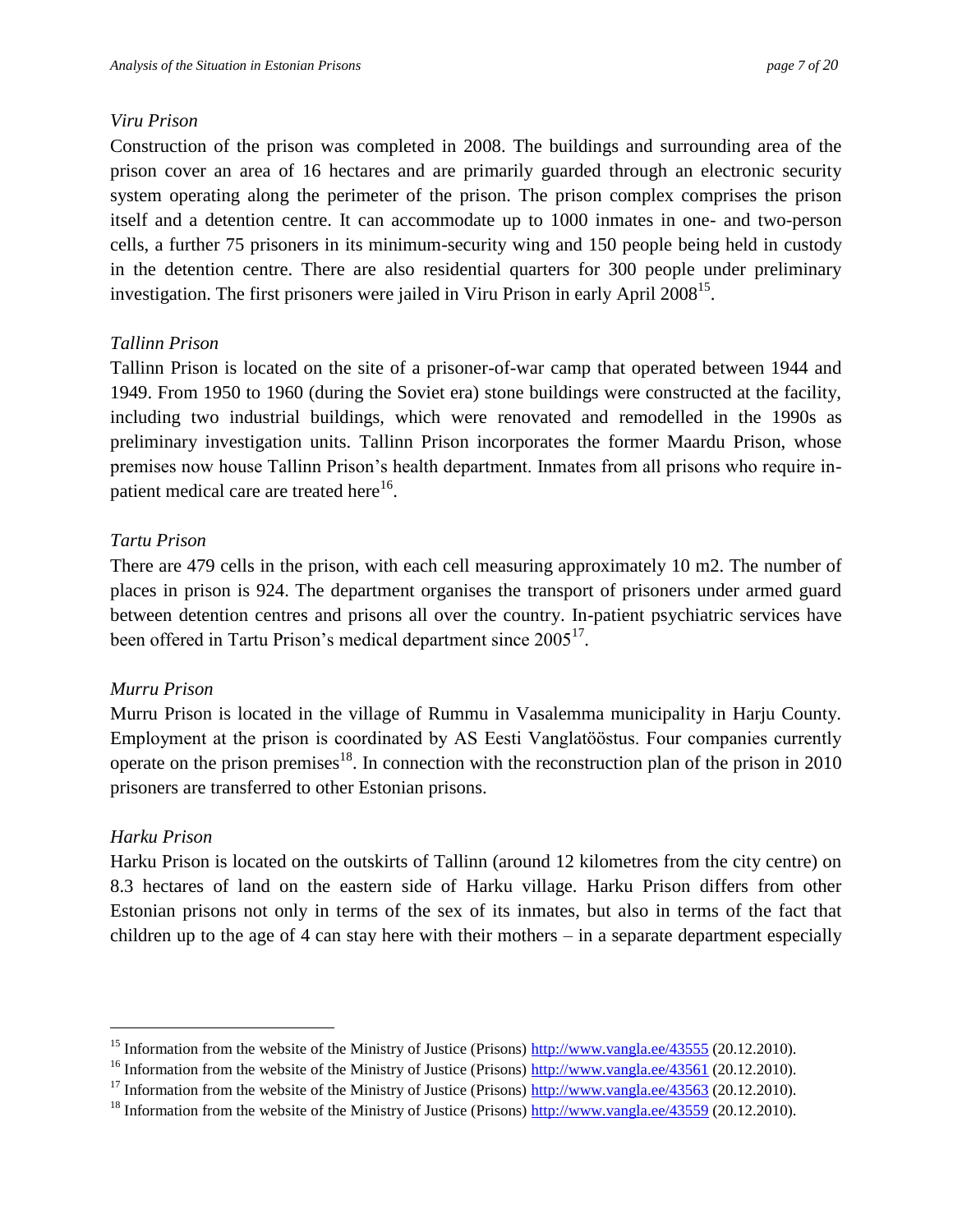designed for this purpose<sup>19</sup>. In 2010 Harku prison lost its status as a women's prison as male prisoners transferred there $^{20}$ .

#### *"Portrait" of a prisoner in Estonia*

A "typical" prisoner is of Russian ethnicity from Harju County, thirty years old, who is in prison for the first or second time and whose native language is Russian. According to the Ministry of Justice at the end of 2009 in prisons in Estonia there were held  $21$ :

- 3,360 men (95%) and 195 women (5%);
- 39% from Harju County;
- 32% of age 30 39;

 $\overline{a}$ 

- 61% have Estonian citizenship;
- 58% Russian native language; 40% Estonian native language.

2,699 prisoners were adults (2,550 men and 149 women) and 20 were minors (19 boys and 1 girl).

### *International bodies on the situation in Estonian prisons*

In 2003, the delegation of the European Committee against Torture, visited prisons in Estonia. Several cases of cruel treatment of prisoners were identified. They were also informed about criminal cases commenced against prison staff regarding ill-treatment of prisoners. After the visit the Committee in its report highlighted several recommendations for Estonia, among them were $^{22}$ :

- any future involvement in prisons of a special intervention squad to be monitored by an independent authority (e.g. senior judicial authorities);
- the necessary steps to be taken to ensure that, in respect of all investigations into possible ill-treatment by prison officers, the persons responsible for the investigation, as well as those actually carrying it out, are independent from those implicated in the events;
- the Estonian authorities to continue to give high priority to the development of prison staff training, both initial and ongoing. In the course of such training,

<sup>&</sup>lt;sup>19</sup> Information from the website of the Ministry of Justice (Prisons) <http://www.vangla.ee/43557> (20.12.2010).

<sup>&</sup>lt;sup>20</sup> Information from the website of the Ministry of Justice (Prisons)  $\frac{http://www.vangla.ee/41381}{http://www.vangla.ee/41381})$ 

 $21$  Justiitsministeerium, Kuritegevus Eestis 2009 (Criminality in Estonia in 2009), Kriminaalpoliitika uuringud 12, Tallinn, 2010, p.86.

 $22$  Report to the Estonian Government on the visit to Estonia carried out by the European Committee for the Prevention of Torture and Inhuman or Degrading Treatment or Punishment (CPT) (from 23 to 30 September 2003), p. 55 ff, a[t http://www.cpt.coe.int/documents/est/2005-06-inf-eng.pdf](http://www.cpt.coe.int/documents/est/2005-06-inf-eng.pdf) (20.12.2010).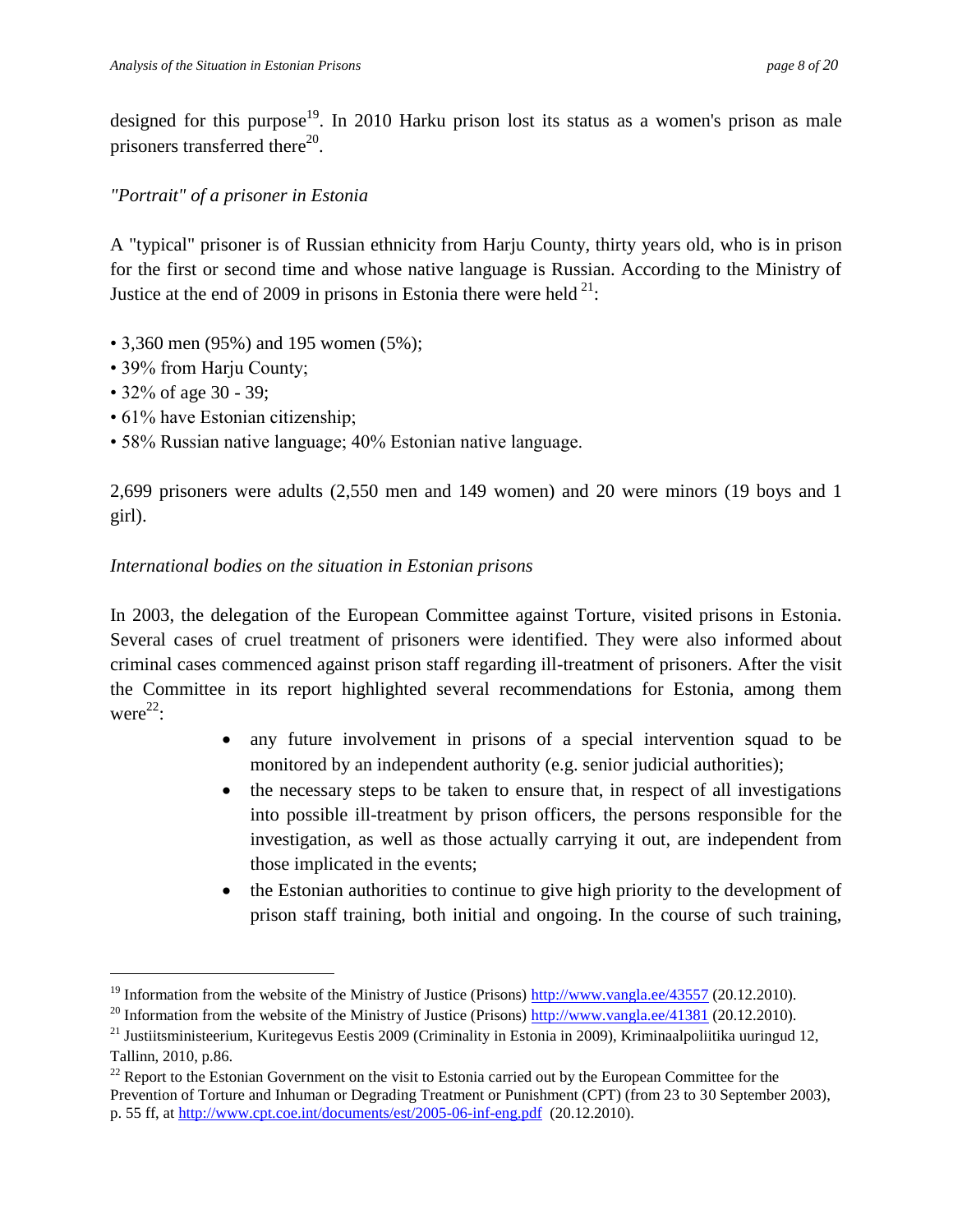considerable emphasis should be placed on the acquisition of interpersonal communication skills;

- $\bullet$  the Estonian authorities to strive to maintain a standard of at least 4 m<sup>2</sup> of living space per prisoner in multi-occupancy cells, and official capacities to be calculated accordingly;
- steps to be taken, as a matter of urgency, to radically improve the regime activities for remand prisoners. The aim should be to ensure that remand prisoners are able to spend a reasonable part of the day outside their cells, engaged in purposeful activities of a varied nature (group association activities; work, preferably with vocational value; sport);
- the necessary steps to be taken to ensure that all prisoners have access to an appropriate range of work, educational, sports and recreational activities;
- medical examinations of prisoners to be conducted out of the hearing and unless the doctor concerned requests otherwise in a particular case - out of the sight of prison officers.

In 2008 in a report on human rights the U.S. State Department also informs that in Estonia there are problems with the conditions in places of detention<sup>23</sup>.

### *Visits of the Chancellor of Justice*

 $\overline{a}$ 

The Chancellor of Justice (ombudsman and the national preventive mechanism designated under the Optional Protocol to the Convention Against Torture and other Cruel, Inhuman or Degrading Treatment or Punishment) visited the Tallinn and Viru Prisons in 2008 and after his visit highlighted three major challenges related to detention  $24$ .

Firstly, the conditions prevalent in the remaining non-renovated prisons deriving from the Soviet period do not guarantee the rights of prisoners at the level presumed in the 21st century Europe. One such prison is Tallinn Prison in which several rooms did not conform to the requirements during the Chancellor's visit. Tallinn Prison, according to its reply, will try to improve the situation of the rooms as much as possible. Building of the new Tallinn Prison is also planned.

Secondly, it is still difficult for prisoners to protect their rights by contacting the prison administration and other state agencies due to lack of information. The prison also violates the

<sup>&</sup>lt;sup>23</sup> United States Department of State, 2008 Human Rights Report: Estonia, at <http://www.state.gov/g/drl/rls/hrrpt/2008/eur/119077.htm> (20.12.2010).

 $24$  2008 Overview of the Chancellor of Justice, Activities for the prevention of torture and other cruel, inhuman or degrading treatment or punishment, p. 18, at

http://www.oiguskantsler.ee/public/resources/editor/File/INGLISKEELNE\_KODULEHT/OPCAT/Annual\_reports/O verview\_2008.pdf (20.12.2010).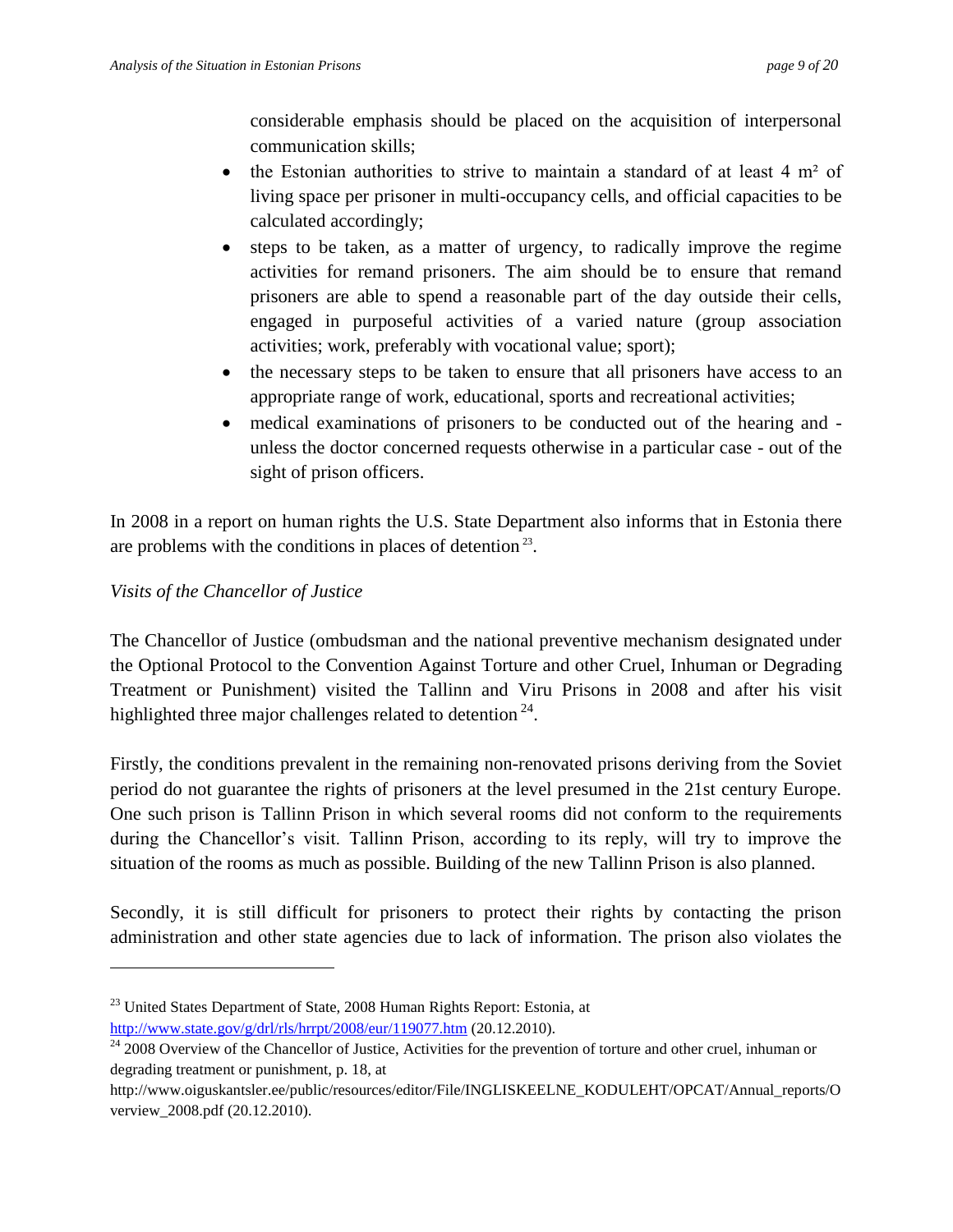$\overline{a}$ 

procedure for responding to applications, and getting in touch with the contact person who is the main communicative link between the prison and the prisoner is often complicated.

The Chancellor of Justice has pointed out these problems, and in cooperation with the Ministry of Justice and the prisons the situation has somewhat improved.

Thirdly, there are still problems with diversifying daily activities available to persons who are locked in their cells for 24 hours (remand prisoners, persons locked to cells for security reasons). Minors in locked cells cannot sufficiently study or participate in hobby groups, and remand prisoners do not have sufficient opportunities for targeted activities. Prisons in their replies to the Chancellor's recommendations explained that diversifying of daily activities was considerably hampered due to the interests of criminal proceedings (the need to keep persons separately) as well as security considerations.

In 2009 the Chancellor visited the Murru Prison and Tartu Prison. Following the visit, he highlighted the issue of prison conditions and the problem of lack of awareness of prisoners. In addition, the Chancellor noted the problem of inadequate data collection and processing of information about the health of prisoners<sup>25</sup>.

*Monitoring by the Legal Information Centre for Human Rights has identified some problems which have not been reflected in the report of the Chancellor of Justice. From the letters of prisoners it is also seen that Chancellor's visits and his recommendations do not always lead to a substantial change in the situation. According to the LICHR, monitoring of the situation of prisoners should be constant and targeted, that is, if possible, be accompanied by giving help or advice in each isolated case.*

<sup>&</sup>lt;sup>25</sup> 2009 Overview of the Chancellor of Justice, Activities for the prevention of torture and other cruel, inhuman or degrading treatment or punishment, p. 34, at

http://www.oiguskantsler.ee/public/resources/editor/File/INGLISKEELNE\_KODULEHT/Ylevaated/Annual\_Report \_2009.pdf (20.12.2010).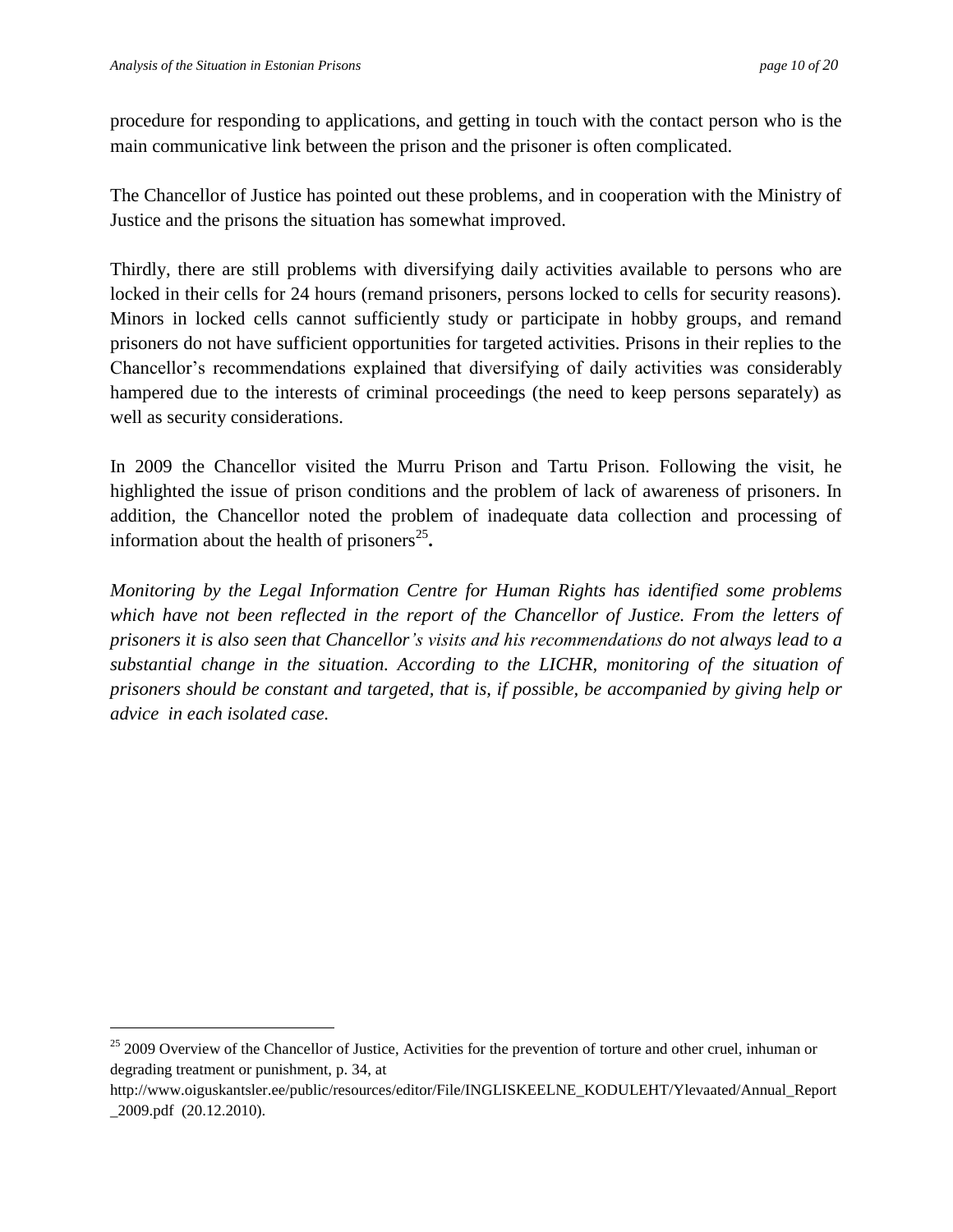# <span id="page-10-0"></span>**The main problems in Estonian prisons**

In 2009 in connection with the abuses committed by the prison administration, warnings were issued to 21 officials, five were dismissed, and four had their salary reduced. In 2009 five criminal cases were opened against correctional officers on the basis of Article 291 of the Penal Code. One case was closed due to lack of evidence. The employee, who was charged in another case, was sentenced to imprisonment. Proceedings in three other cases are still pending.<sup>26</sup>

In 2009-2010 the Legal Information Centre for Human Rights has received 155 letters from prisoners from all five prisons in Estonia.<sup>27</sup> They complain mostly about the actions of the prison authorities. Upon consideration of all the letters we were able to identify the main areas of concern. In some cases, initial information about the pending problems was obtained through the media.

#### *High prices at a prison grocery store*

*"Tallinn Prison Inmates complain of high prices at the prison grocery store, where some goods are roughly twice as expensive than in the metropolitan department store Stockmann" 28 .*

On 5 of April 2010 the Legal Information Centre for Human Rights made a request to the Tallinn prison regarding high prices at the store. On May 7, 2010 the request had to be repeated, since there was no reply. Finally, May 20, 2010, the Center received an answer from the Tallinn Prison, which reported that the Ministry of Justice had a contract with the company OÜ VT Marketing. This company decided on an assortment of goods and prices at the store  $^{29}$ . According to the press secretary of the Ministry of Justice, there is a contest to find a supplier for the prison store, and, for example, in 2008 OÜ VT Marketing was the sole bidder  $30$ .

*Decline of living conditions in the Harku Prison*

*"... male prisoners from the men's prison in Murru were transferred to Harku, and in this regard, we were limited in access to basic things [...]our shower, which is*  located in a residential area was closed, and now it will be for men, and we must *go to wash ourselves when it is cold, raining etc to the work area across the street.* 

<sup>26</sup> CCPR/C/SR.2715, Human Rights Committee, 99 Session. 12 July 2010, p. 5, at http://daccess-ddsny.un.org/doc/UNDOC/GEN/G10/436/66/PDF/G1043666.pdf?OpenElement (20.12.2010).

 $^{27}$  See Annex.

<sup>28</sup> Newspaper Postimees, 10 December 2008.

<sup>&</sup>lt;sup>29</sup> Incoming letter from Tallinn Prison, 20 May 2010. (№ 1-12/17281-2).

<sup>&</sup>lt;sup>30</sup> Prison store is more expensive then Stokmann, Postimees, 10.12.2008.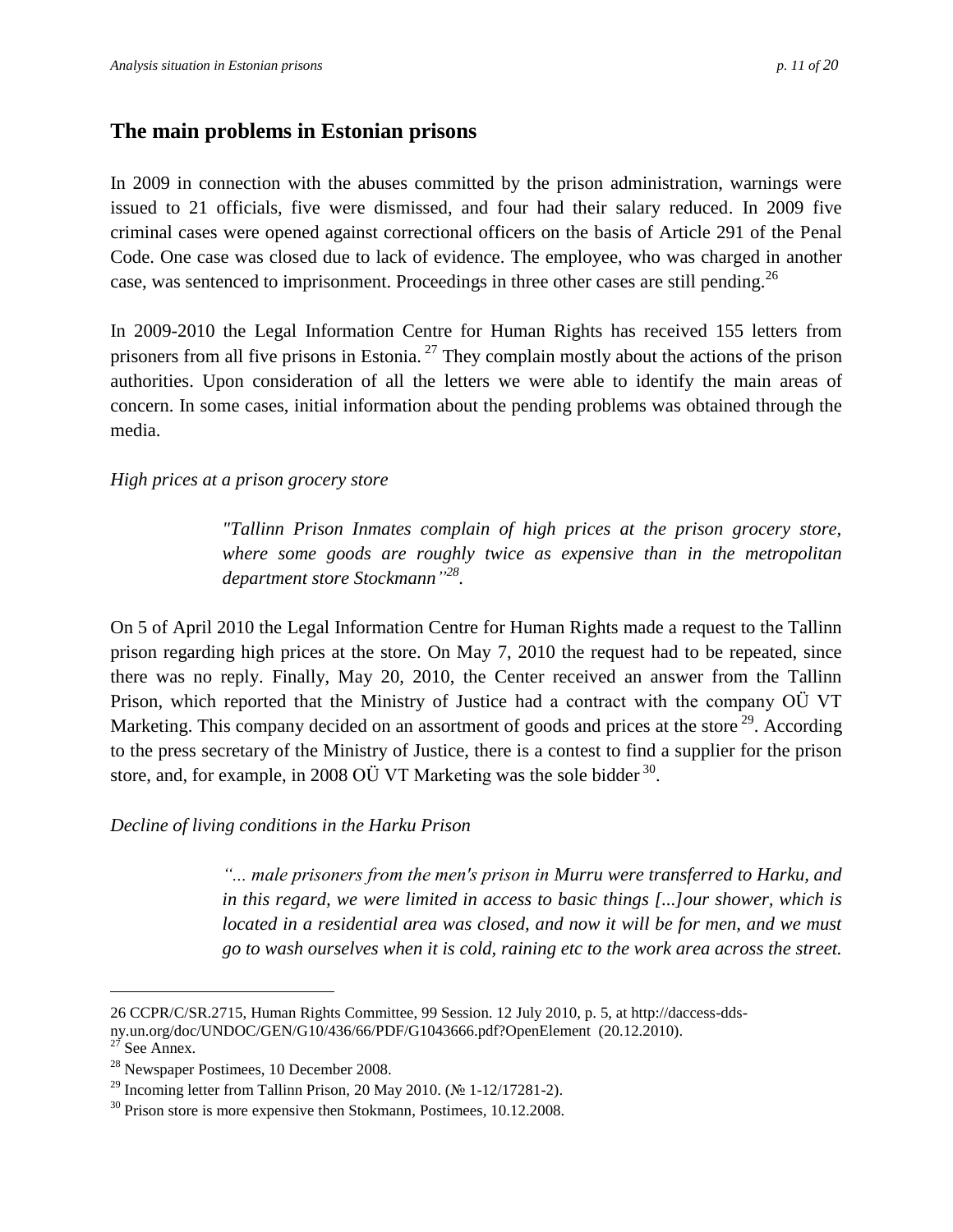*[...] Yes, we are prisoners, but we are women, not walrus. [...] Previously, we washed clothes in our shower, now we can't wash or dry anywhere" 31 .*

In 2010 the Harku Prison lost its status as a women's prison<sup>32</sup>. Afterwards the detention conditions for women changed for the worse. On April 5, 2010 the Legal Information Center made a request to the Harku Prison concerning the detention conditions for women after male prisoners were transferred to the prison. Despite our repeated requests to the Harku prison, a response was obtained only on September 14, 2010. In response, it followed that the prison would wash robes once every two weeks. Women can do their personal laundry every day in a sink, or once a week in the shower.<sup>33</sup> However, women find it virtually impossible to comply with the requirements of personal hygiene considering existing restrictions on laundry, as well as the lack of space for drying of washed clothes.

### *The lack of information*

## *Legal information*

*"... I have no relatives, and no money for lawyers either. If possible, please send materials that could help me defend myself. Legal norms of our country and the European Union."*

Most of the letters from prisoners include requests to send them legal acts in Russian. Prison libraries provide access to laws and other international instruments, but mostly only in Estonian, so that more than half of the prisoners, whose native language is Russian, often have no opportunity to obtain information about their rights.

### *Newspapers*

*"The media are missing, magazines are forbidden, and newspapers are rarely given, if at all*..." *34*

According to the law, inmates in a prison are to be provided with an opportunity to read daily newspapers and magazines with a nationwide distribution <sup>35</sup>. However, these rules may have exceptions.

<sup>&</sup>lt;sup>31</sup> Incoming letter  $\mathcal{N}_2$  384 (2009).

<sup>&</sup>lt;sup>32</sup> Infromation from the website of the Ministry of Justice (Prison) <http://www.vangla.ee/41381> (20.21.2010).

<sup>&</sup>lt;sup>33</sup> Letter from Harku Prison, 14 September 2010.

 $34$  Incoming letter  $\mathcal{N}_2$  148 (2009).

 $35$  Imprisonment Act, p. 1, art 30.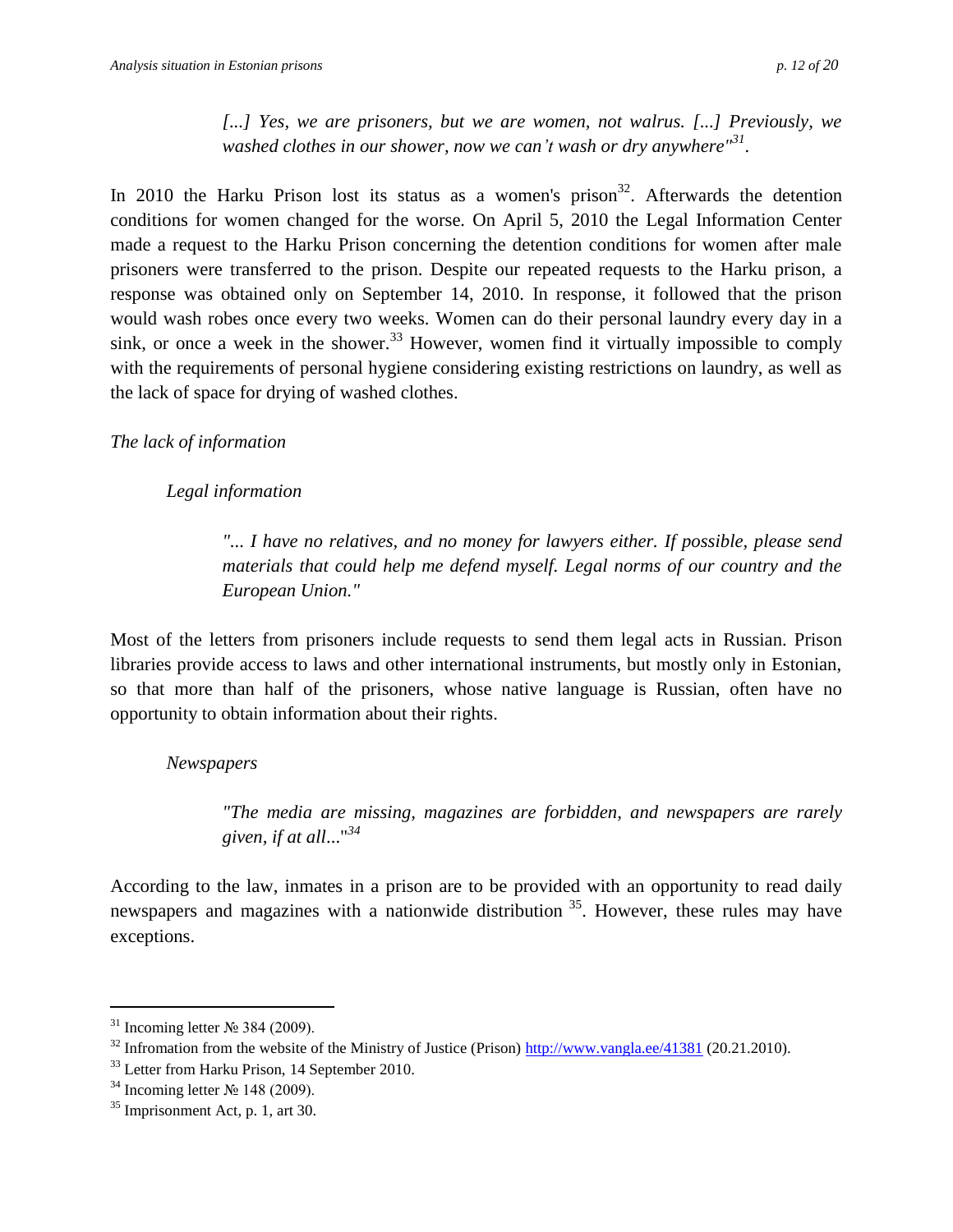A complaint from a prisoner, which may be indicative, was considered by the Tartu Administrative Court. In the period from April 1 to July 1, 2007 in the Tartu Prison library an inmate was not allowed to read national daily newspapers. Prisoners were allowed to visit the library twice a month, in groups of five. On May 12, 2007, in the prison library there were no fresh newspapers. On June 14, 2007 there was only one newspaper, which was not a daily newspaper. The inmate filed a complaint against the Tartu Prison in connection with the fact that he had not been adequately provided with nationwide daily newspapers in Russian in the period from April 1 to July 1, 2007. The Administrative Court found that the actions of the Tartu Prison did restrict his right to read daily newspapers in Russian, as provided in the internal rules of the Tartu Prison<sup>36</sup>.

#### *Television*

*"The choice of television channels is reduced to 10, there is no TV [channels] from Russia at all .*..*" 37*

In early 2008, Estonian prisons started to turn off TV channels from Russia. In the context of this problem, the Ministry of Justice has acknowledged that they drew the attention of prison officials to Article 6 of the Imprisonment Act, which provides for the purposes of imprisonment. As indicated by the ministry the prisons should "avoid showing channels that do not correspond to the goals (of imprisonment), i.e. justify the crimes committed in Estonia or promote cruelty, violence and hatred"<sup>38</sup>. However, there were no lists of "inappropriate" channels. These changes coincided with the start of the trial of the four persons who were accused of organizing riots in April 2007. Russian journalists, unlike the majority of their Estonian-speaking colleagues, covered this process in a critical manner $39$ .

#### *Punishment cells*

 $\overline{a}$ 

*"Detention conditions in a disciplinary cell are just inhuman…"<sup>40</sup>*

According to the Imprisonment Act, the punishment (disciplinary) cell, as well as the normal cell, must meet the general requirements for dwellings and provide the necessary air and its circulation, as well as lighting and temperature to maintain the prisoner's life. The cell should have a window and additional lighting to ensure the adequate lighting facilities<sup>41</sup>.

<sup>36</sup> Judgement of the Tartu Administrative Court, 15 October 2007, № 3-07-733.

 $37$  Incoming letter No 148 (2009).

<sup>&</sup>lt;sup>38</sup> Letter from the Ministry of Justice, 14 October, 2008,  $(N_2 11-3/8756)$ .

<sup>39</sup> Vadim Poleshchuk (ed), Chance to Survive, Minority Rights in Estonia and Latvia, Tallinn, 2009, p. 72.

 $40$  Incoming letter  $\mathcal{N}_2$  68 (2009).

<sup>41</sup> Imprisonment Act, p. 1 art. 45, p. 1 art.65.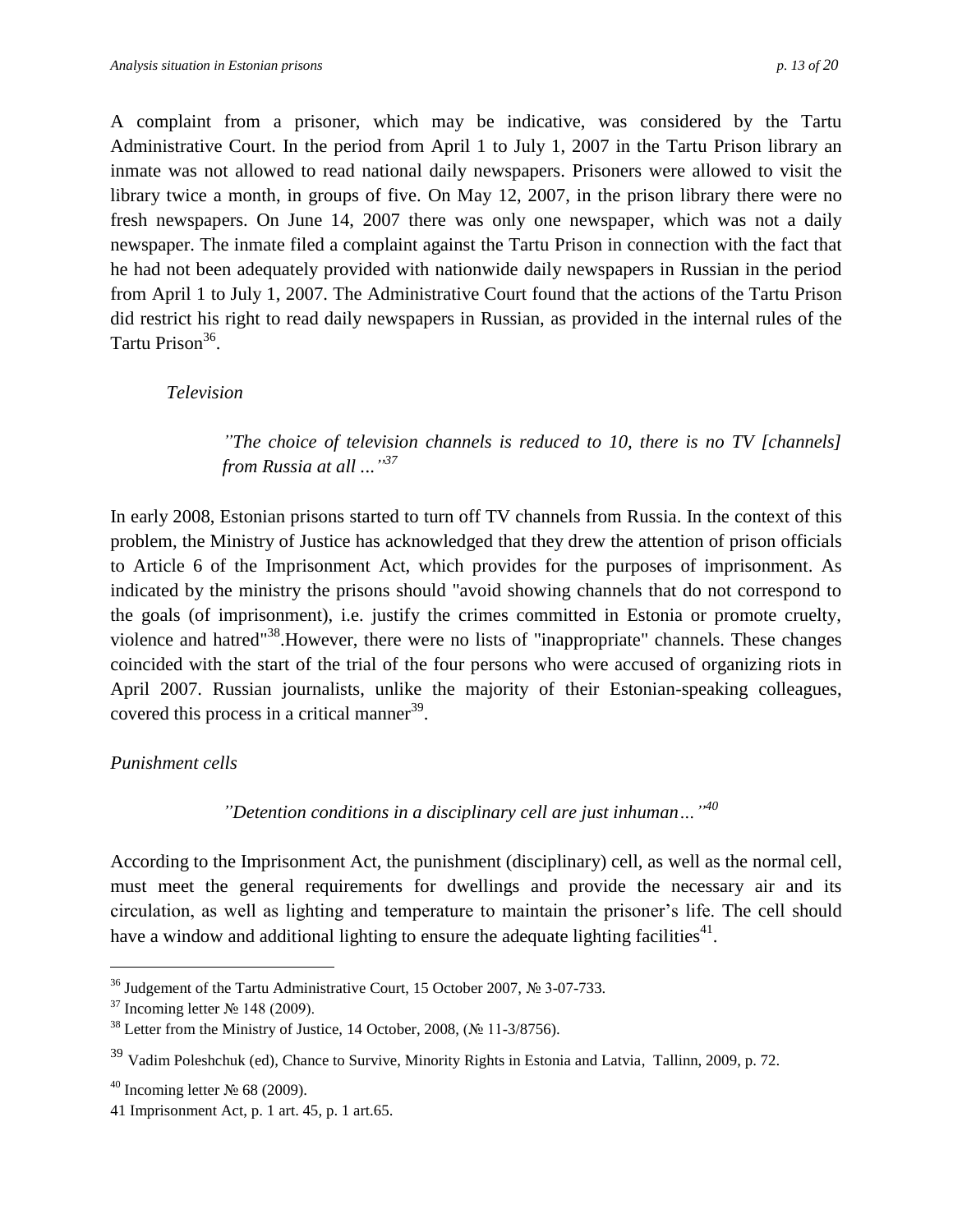Despite this, inmates in the Viru Prison complain that the detention conditions in a punishment cell are far from normal human life conditions  $42$ .

- For walking in punishment cells prisoners got quilted jackets, but not enough for everyone. They have to walk in two shifts. If it is raining outside, the prisoner using the jacket after the first shift will get a wet quilted jacket. As a result there are frequent colds among prisoners.
- It is very cold in a punishment cell.
- There is no hot water.
- Often there is no access to fresh air as the ventilation system fails.
- Toilet facilities have no doors.

# *Language issue*

Prisoners repeatedly report to the Chancellor of Justice that prisons and the Ministry of Justice accepted documents in the official language only and failed to translate their answers to the language spoken by prisoners. The Chancellor of Justice analyzed administrative practices in prisons and other government agencies as regards receiving petitions drawn up in Russian, noted numerous violations and made recommendations to correct them $43$ .

In accordance with the Constitution of the Republic of Estonia (Article 51) and the Language Act (Article 10) in local governments where at least half of the permanent residents belong to a national minority, everyone has the right to receive answers from state agencies operating in the territory of the corresponding local government and from the corresponding local government and officials thereof in the language of the national minority as well as in Estonian. For example, the Viru Prison is located in the locality where the majority of the population is ethnic Russian. Therefore prisoners of the Viru prison have the right to receive answers from the administration in Russian. This rule is constantly violated by the prison administration. One of the prisoners demanded that the prison authorities respond to his request in Russian. He was denied and filed an objection. A decision on the objection has not yet been made<sup>44</sup>.

# *Application to the court*

*"Should the judicial authorities answer in Russian, when a person who files a complaint with the Administrative Court [...] does not speak Estonian, and he has no money to pay for interpreter's services?" 45*

<sup>&</sup>lt;sup>42</sup> Incoming letters № 355 (2010), № 68 and 91 (2009).

<sup>43</sup> CERD/C/SR.2038, *Committee on the Elimination of Racial Discrimination, CERD*, 77 Session, 19 August, 2010,  $p. 2.$ 

<sup>&</sup>lt;sup>4</sup> Incoming letter  $\mathcal{N}$ <sup>408</sup> (2010).

<sup>&</sup>lt;sup>45</sup> Incoming letter  $\mathcal{N}_2$  273 (2009).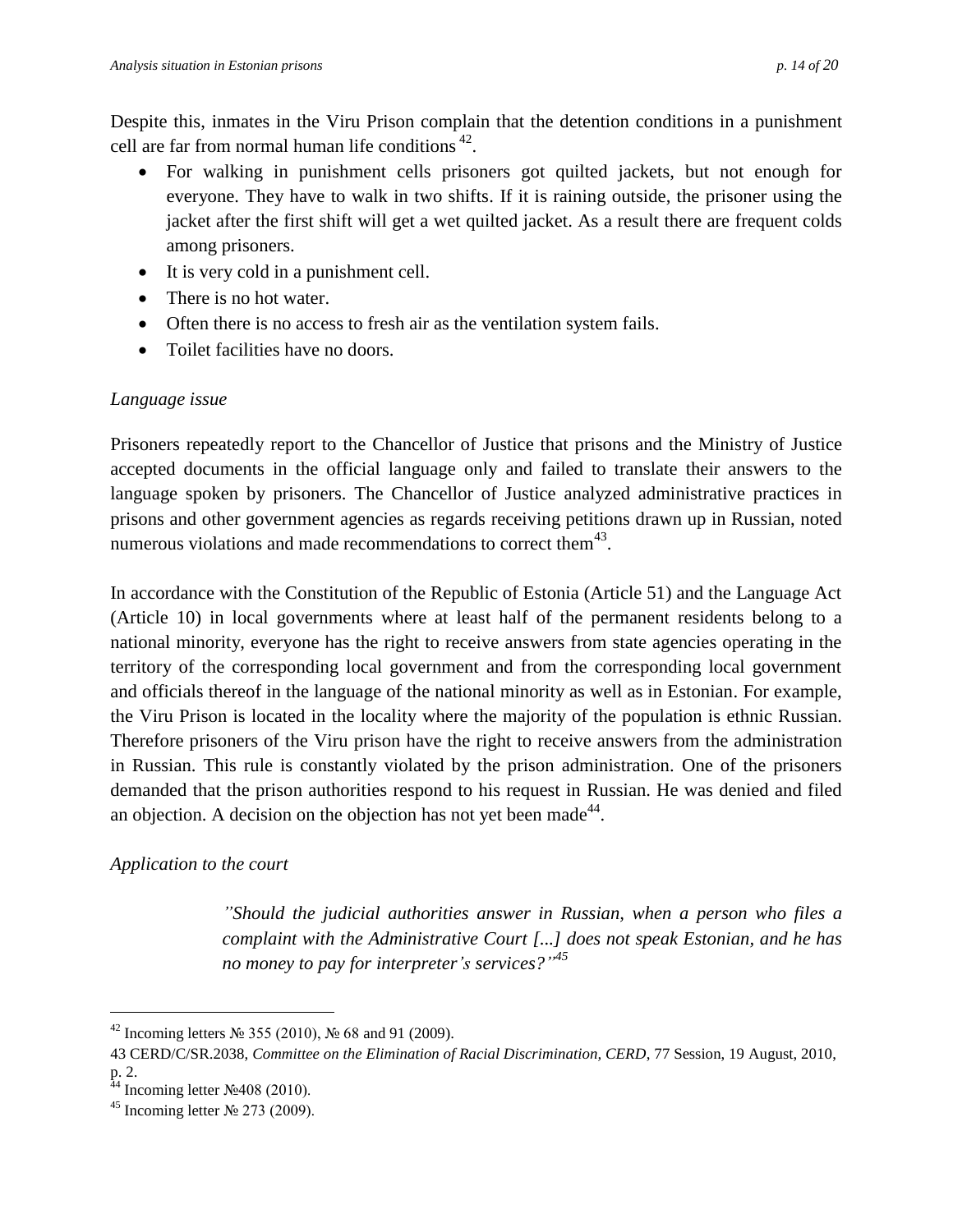Complaints to the Administrative Court have to be in the Estonian language. The Court responds to any complaints only in Estonian.

From 1 January 2009 in accordance with the Code of Administrative Court Procedure the court shall provide a person who is deprived of liberty and for the protection of whose rights it is necessary to provide translation by the court with the translation of the action and other relevant documents at the expense of the person (Art. 10 (para.9)). Thus, a person in custody now has the right to address the court in his or her native language, but has to pay for the translation.

## *Ventilation*

*"In the Viru Vangla [Viru Prison] the windows do not open, and there is no fresh air. The ventilation is often broken, and while it is being repaired, we are completely without oxygen" 46 .*

*"The ventilation is not working at all, windows do not open. What should serve as a window is made of iron sheets with 10-cent size holes. No air at all, and I'm an asthmatic" 47 .* 

The Imprisonment Act stipulates that a prisoner should be provided with air flow and circulation, which is necessary for living.<sup>48</sup> European Prison Rules allow for the lack of fresh air through windows, if there is a corresponding air conditioning system.<sup>49</sup> However, in the prisons of Estonia (Viru, Tartu and Tallinn) the air conditioning system often fails.

According to the newspaper "Eesti Päevaleht", 800 windows were broken in the Viru Prison in the first half of 2009. Arguably because the ventilation system is often not working and the premises are constantly stuffy. Prison denies the existence of any problems with air flow<sup>50</sup>.

### *Smoking*

 $\overline{a}$ 

*"We are forbidden to smoke in our cells, we can only smoke during our walk, and we have a walk for one hour per day, so we only have an hour to smoke [...], and the remaining 23 hours I beat my head against the wall" 51 .*

Since May 2010, in accordance with the internal regulations of prisons, smoking time was limited to the residents' time for a walk: one hour a day. The rest of the time prisoners are forbidden to

<sup>&</sup>lt;sup>46</sup> Incoming letter  $\mathcal{N}_2$  67 (2009).

<sup>&</sup>lt;sup>47</sup> Incoming letter  $\mathcal{N}_2$  298 (2010).

<sup>48</sup> Imprisonment Act, p. 1 art. 45.

 $49$  European Prison Rules, p. 16(a).

 $^{50}$  rus.DELFI.ee, 03 August, 2009, at<http://rus.delfi.ee/archive/print.php?id=24913037> (20.12.2010).

<sup>&</sup>lt;sup>51</sup> Incoming letter No 298 (2010).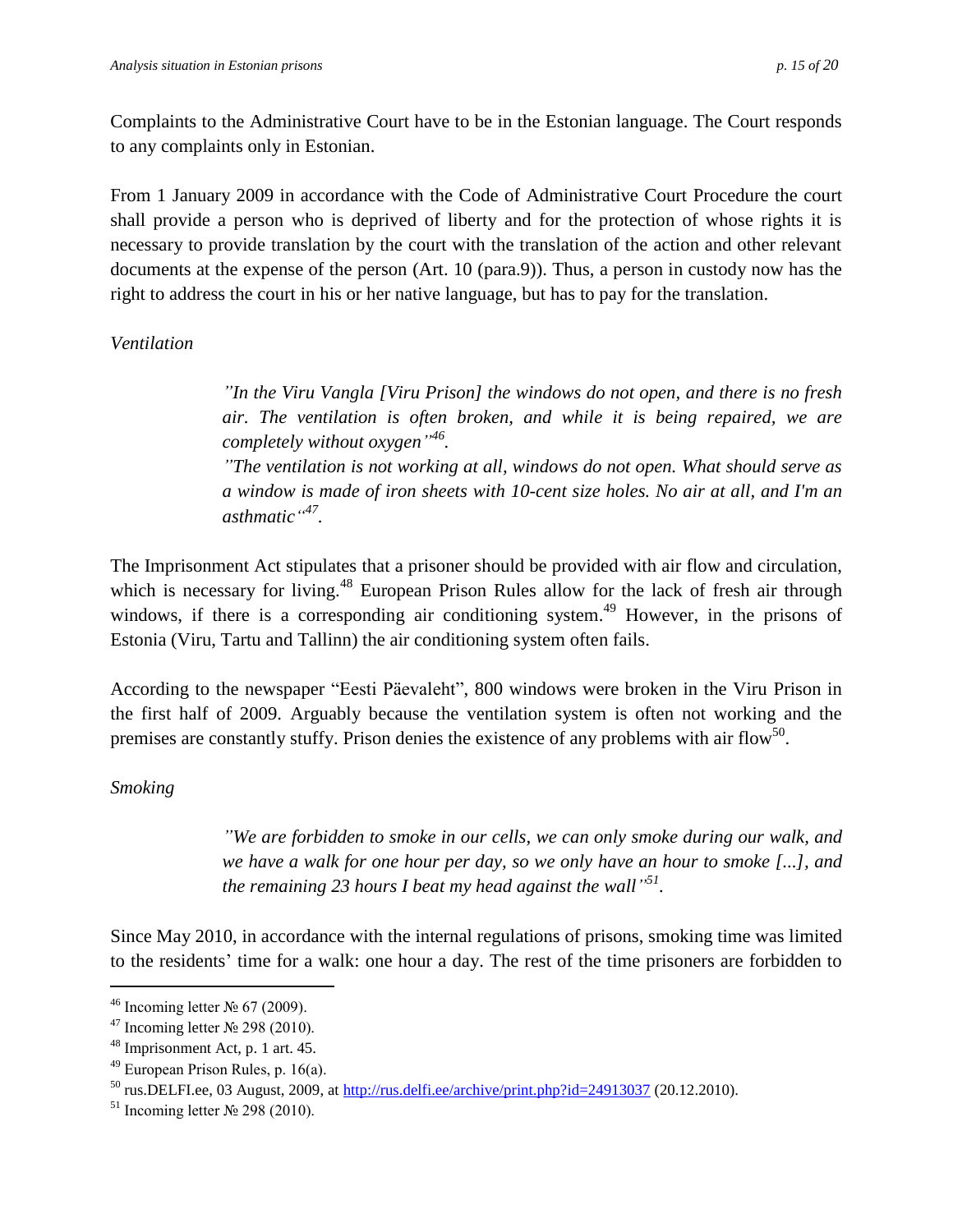smoke, as well as to keep cigarettes<sup>52</sup>. Violating this rule will result in being punished by imprisonment in a disciplinary cell.

November 17, 2010 the LICHR made a request to the Chancellor of Justice to comment on whether such a restriction is a violation of the rights of prisoners. A response has not yet been received.

*Toilet*

*"I'm in my cell with other inmates, and the toilet door is missing, it has been specifically removed. There are no curtains, no privacy. How do I visit the toilet when several people are with me in a cell?" 53*

The Supreme Court of Estonia in its decision of 17 June 2010 in case № 3-3-1-95-09 with the reference to the European Court of Human Rights found that the absence of a toilet door in prison cells could not be equal to inhuman or degrading treatment if a person is alone in a cell (p. 36).

However, prisoners who are not serving sentences in solitary punishment cells and who are unable to leave their cells, have to urinate and take a deuce in sight of other cellmates. A bad smell spreads through the chamber and remains there for a long time due to the malfunctioning ventilation system.

The European Court of Human Rights in *Peers v. Greece* (№ 28524/95) stated that it is a humiliating situation where prisoners are forced to attend an open toilet with no curtains or doors, in front of their cellmates, or to be present when other prisoners visit the toilet.

 $52$  Information from the website of the Ministry of Justice (Prison)<http://www.vangla.ee/28524>

<sup>&</sup>lt;sup>53</sup> Incoming letter  $\mathcal{N}_2$  68 (2009).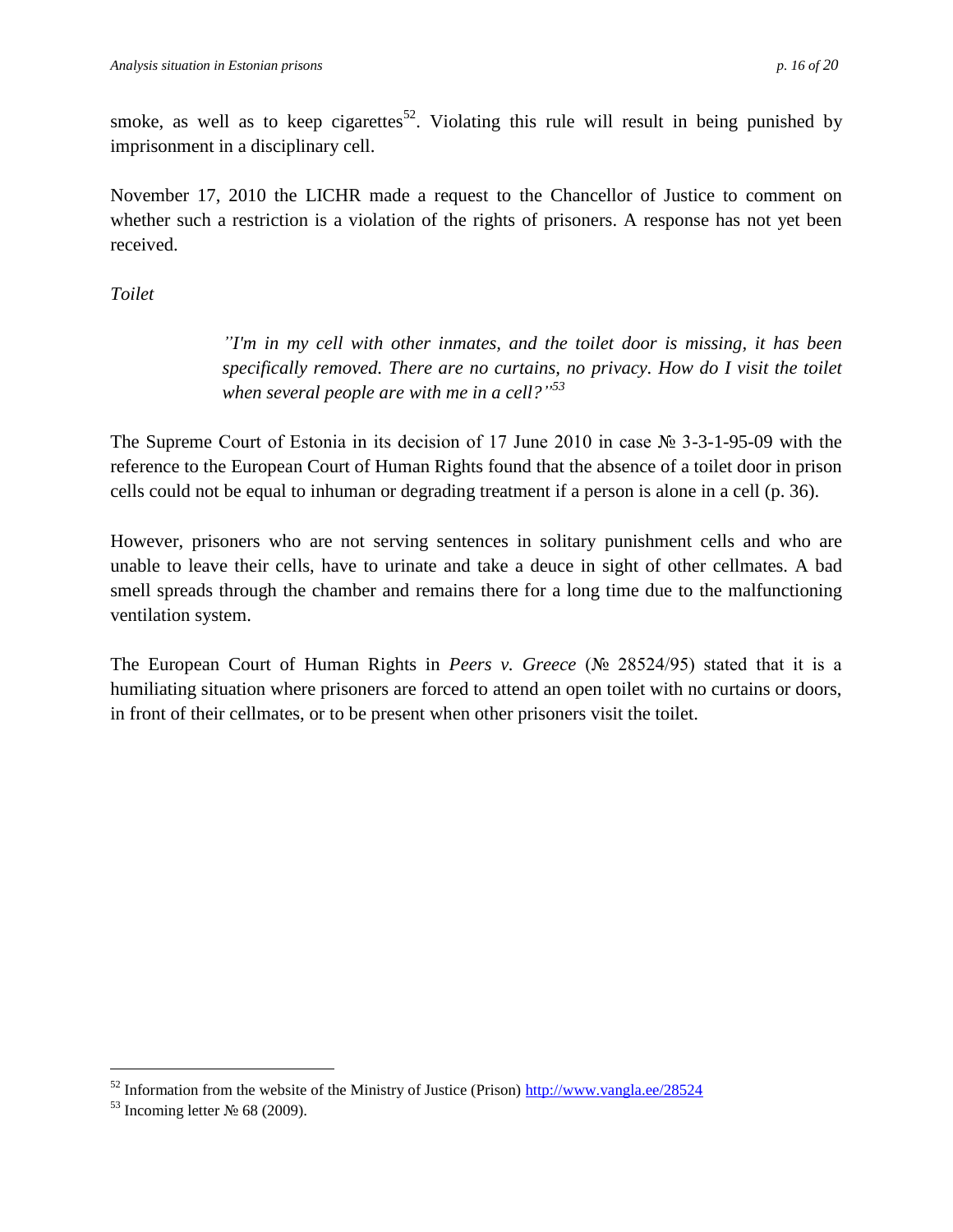### **Conclusion**

An analysis of prisoners' letters received by the LICHR allowed us to identify the main pending problems within prisons and to identify actions required to solve these problems.

Over the years the problems in prisons are not diminishing. Every situation requires an individual approach. This necessitates the provision of assistance to prisoners with the drafting of documents or access to valid legislation, as well as with informing them about of their rights.

Raising legal awareness could positively affect the creation of a guide for prisoners and their relatives focused on their rights in Estonia and in the European Union. The guide would cover the main national and international mechanisms to protect prisoners' rights, as well as legislative review and samples of relevant documents.

### **Recommendation for the Estonian government**

- To continue the monitoring of cases of prisoners' ill-treatment, especially during their time in punishment cells; to take measures to reduce the number of such cases.
- To provide prisons' administration with training courses with the participation of international experts on non-violent solutions to conflict situations, as well as on international standards regarding conditions of detention.
- To take steps to enhance informing detainees of their rights, including those prisoners whose native language is Russian; to improve access of prisoners to the media in the Russian language.
- To take steps to improve prison conditions in Estonia: check the status of air pipes and plumbing, to provide inmates with access to hot water, dry and clean clothing, isolate the toilets with shutters or doors.
- To provide prisoners with free time activities: access to gym, hobby groups, access to jobs and/or education.
- To improve the quality of medical care.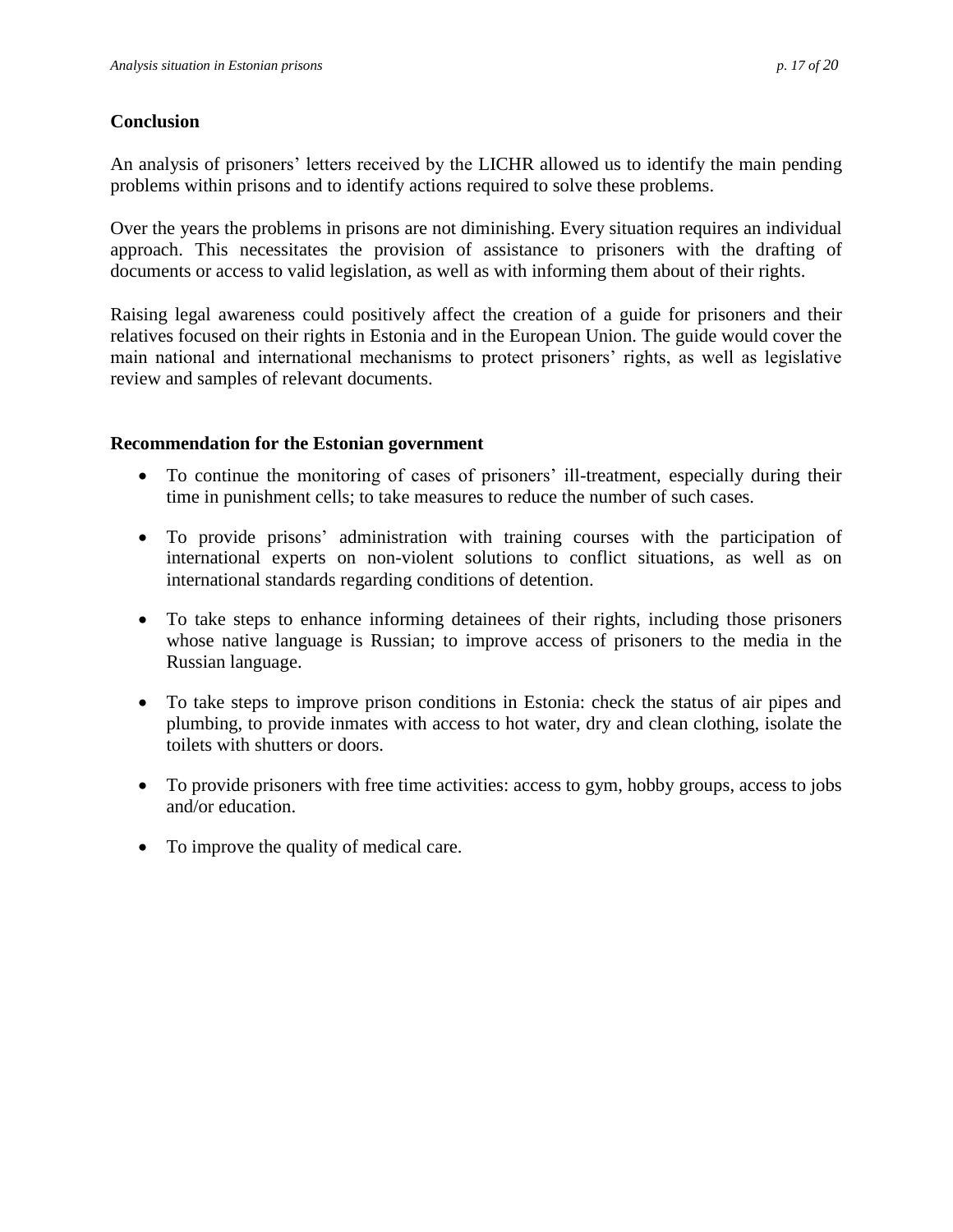# **Annex**

*Table 1. Number of letters received by the Legal Information Centre for Human Rights in 2009-2010*

<span id="page-17-1"></span><span id="page-17-0"></span>

|                                  | 2009 | 2010 |
|----------------------------------|------|------|
| Viru Prison / Viru Vangla        |      | 32   |
| Tallinn Prison / Tallinna Vangla |      |      |
| Harku Prison / Harku Vangla      |      |      |
| Tartu Prison / Tartu Vangla      |      | 14   |
| Murru Prison / Murru Vangla      |      |      |
| <b>Total</b>                     | 95   | 60   |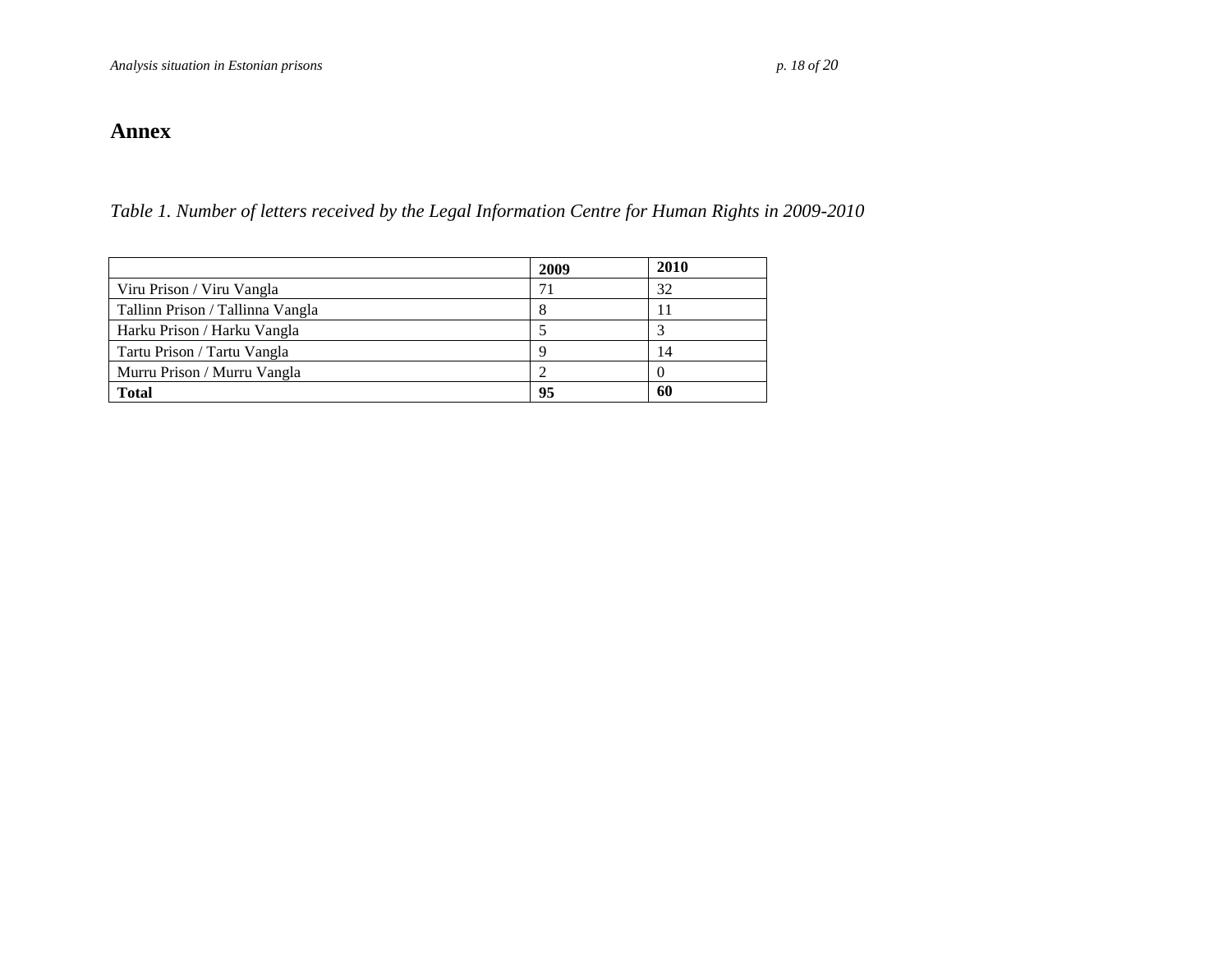# *Table 2. General problems in Estonian prisons, 2009*

<span id="page-18-0"></span>

|                | <b>Problems</b>                                                                     | Number of mentioning of the problem in letters<br><b>Viru Prison</b> | <b>Tallinn</b><br><b>Prison</b> | <b>Murru</b><br>Prison | Number of<br>mentioning<br>of<br>the<br>problem in<br>all prisons | Percentage<br>of the total<br>number of<br>mentioning<br><b>of</b><br>the<br>problem in<br>all prisons |     |      |
|----------------|-------------------------------------------------------------------------------------|----------------------------------------------------------------------|---------------------------------|------------------------|-------------------------------------------------------------------|--------------------------------------------------------------------------------------------------------|-----|------|
|                | Ignoring complaints, applications                                                   | 59                                                                   |                                 |                        | $\overline{2}$                                                    |                                                                                                        | 61  | 13%  |
| $\sqrt{2}$     | Personal hygiene                                                                    | 42                                                                   | $\overline{2}$                  | $\overline{4}$         |                                                                   | $\overline{2}$                                                                                         | 50  | 11%  |
| $\mathfrak{Z}$ | Lack of time for free time activities (gym)                                         | 44                                                                   |                                 |                        |                                                                   |                                                                                                        | 45  | 10%  |
| $\overline{4}$ | Bad quality of food or water                                                        | 44                                                                   |                                 |                        |                                                                   |                                                                                                        | 44  | 10%  |
| 5              | Broken ventilation, poor condition<br>of<br>normal or punishment cells              | 34                                                                   | 4                               |                        |                                                                   | $\overline{2}$                                                                                         | 40  | 9%   |
| 6              | Lack of opportunities for education and<br>work                                     | 35                                                                   |                                 | $\overline{c}$         | $\overline{c}$                                                    |                                                                                                        | 39  | 9%   |
| $\overline{7}$ | Poor quality of medical service                                                     | 36                                                                   |                                 |                        |                                                                   |                                                                                                        | 37  | 8%   |
| $\,8\,$        | High prices at a prison store                                                       | 32                                                                   | $\overline{2}$                  |                        |                                                                   |                                                                                                        | 34  | 7%   |
| 9              | Broken relations with family members                                                | 27                                                                   |                                 |                        | 3                                                                 |                                                                                                        | 30  | 6%   |
| 10             | Restriction on walking in the open air                                              | 30                                                                   |                                 |                        |                                                                   |                                                                                                        | 30  | 6%   |
| 11             | Ill-treatment                                                                       | 22                                                                   |                                 |                        |                                                                   |                                                                                                        | 22  | 5%   |
| 12             | Problems with electric equipment                                                    | 16                                                                   |                                 |                        |                                                                   |                                                                                                        | 16  | 3%   |
| 13             | barrier, limited<br>Language<br>access<br>to<br>information in the Russian language | 10                                                                   |                                 |                        | $\overline{2}$                                                    |                                                                                                        | 13  | 3%   |
|                | <b>Total</b>                                                                        |                                                                      |                                 |                        |                                                                   |                                                                                                        | 461 | 100% |